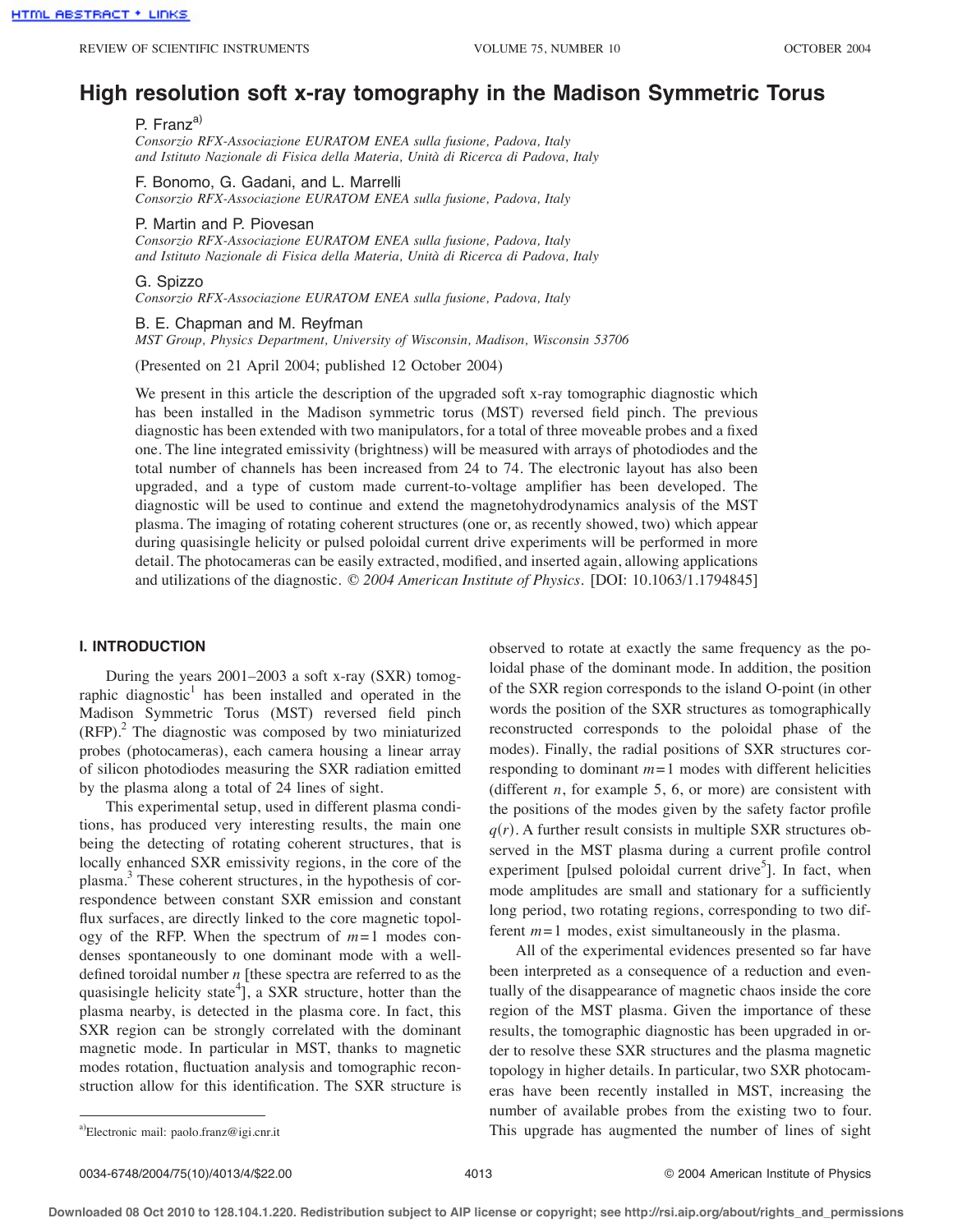

FIG. 1. Layout of the tomographic diagnostic. View of the four probes in the poloidal section of MST.

from 24 to 74, and the chords are better distributed, improving the coverage in the poloidal section. All this will increase the spatial resolution of the diagnostic.

This article will describe the tomographic system. Section II will illustrate in detail the probes. Future and applications of the upgraded diagnostic will be the subject of Sec. III.

### **II. DESCRIPTION OF THE DIAGNOSTIC**

The tomographic system of MST is composed of four units, labeled SXR1 to SXR4; see Fig. 1 for a layout of the diagnostic. All the probes are installed on 1.5 in. portholes of the MST vacuum vessel, in the same toroidal location. In particular, the SXR1 probe (located at 75 deg poloidal) is mounted in a manipulator, which enables one to insert, extract, or move the diagnostic. The SXR2 (at 165 deg) is more compact and place the SXR probe in a fixed position. These are the devices previously installed in MST. The instruments, SXR3 and SXR4, are very similar to the SXR1 one: the probes are mounted on manipulators and are located at 315 and 45 deg, respectively.

All the instruments can be divided in two subsystems, the photocamera, which contains the detectors, and the mechanical support, used to place the SXR photocamera in its operating position.

The photocamera is an aluminum cylinder, diameter  $= 35$  mm, closed by an aluminum disk on one side (which is the part exposed to the plasma) and attached to a metal tube on the other.

An array of 20 silicon photodiodes, mounted on a teflon socket, is installed inside the camera. The photodiodes act as radiation-current converters, with the output current proportional to the energy of the SXR photons striking the detectors (3.6 eV are required to generate an electron-hole couple). The array used in all the photocameras is the AXUV-20ELM 20 diodes array manufactured by International Radiation Detectors, Inc., Torrance,  $CA^6$  (the "M" stands for a modified version of the array chip with smoothed corners, ordered for compatibility with the photocamera dimensions). The diodes (in a common anode configuration) are  $0.75 \times 4$  mm with an active thickness of 35  $\mu$ m, and are used without bias voltage (absorption of photons is up to  $6-7$  keV).

The front aluminum disk contains a small slit (pinhole) and a beryllium foil. The pinhole  $(1 \times 4 \text{ mm}$  for all cameras) is used to define the geometry of the lines of sight. Figure 2 shows the chords of the SXR photocameras [Fig. 2(a) for the SXR1 and SXR2, and (b) for the other probes]; Fig. 2(c) shows the coverage of the  $p-\varphi$  space. Four fans of lines of sight are defined, with a total number of 74 chords: 20 each for SXR1, SXR3, and SXR4, and 14 for SXR2. The recent probes, in particular, use all the 20 diodes of the array, while the SXR2 probe was designed to consider every second detector, with six consecutive diodes only in the center of the fan. The distance between the array of detectors and the pinhole defines the actual angular aperture of the set of chords. When the front disk is mounted on the probe this distance is 10 mm. SXR1 and SXR2 have been used, and will be still used in this condition. By putting small aluminum rings (appropriately designed) between the probe and the front disk, the distance pinhole-detectors can be increased. As a consequence, the angular aperture of the fan of lines of sight will be reduced and the chords will be closer to each other. Thus, two rings 5 mm long have been installed in the SXR3 and SXR4 photocameras, with a total distance of 15 mm, to enhance the resolution in the core of the plasma (where the SXR structures mostly appears), and to allow for a better sampling of the emissivity distribution. This distance cannot be increased further (for example to 20 mm) as the SXR structures with higher radius  $(m=1, n=7)$  can be out of the fan of lines of sight during its rotation.

A thin beryllium foil is placed on the front disk, between the pinhole and photodiodes, and acts as high pass energy filter to select only the SXR radiation and to stop the visible light. The thicknesses of the foils have been carefully selected, and are all in the range  $13-14 \mu m$  (which corresponds to a cutoff energy of about 1 keV; 1  $\mu$ m of tolerance in the thickness is not relevant for our measurements). The photocameras are all equipped with curved Be foils, included in an arc frame, and all of the lines of sight are perpendicular to the surface of the absorber. One problem which can arise is the progressive coating of the foil with impurities (mainly carbon) as it remains exposed to the plasma. In fact, during the previous experimental campaigns, we found that after a few months of operation the foils were slightly blackened,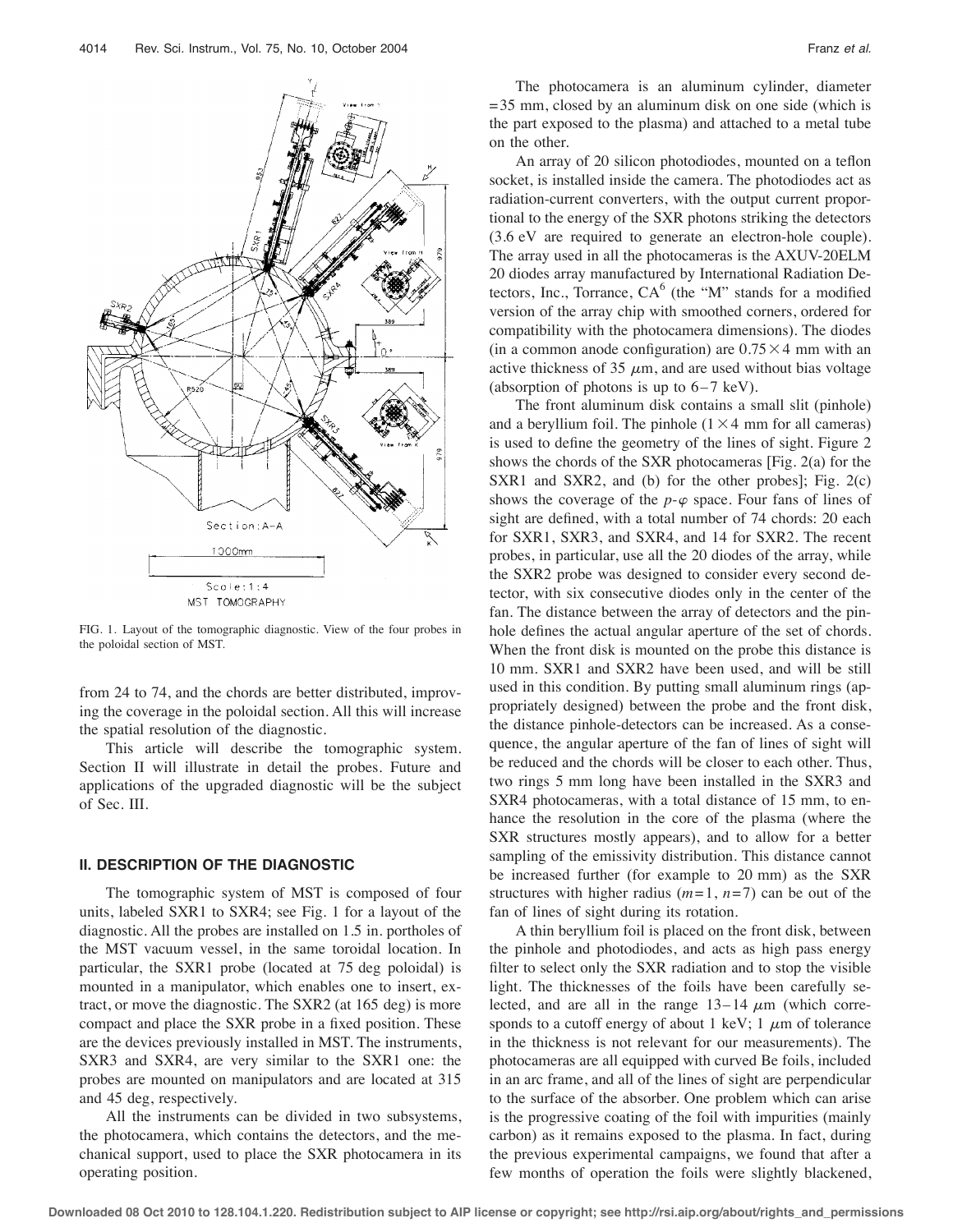

FIG. 2. Lines of sight of SXR1, SXR2 (a) and SXR3, SXR4 (b). Graph (c) of the chords in the  $p - \varphi$  plane ( $p$  is the perpendicular distances from the lines to the origin,  $\varphi$  is the angle of this perpendicular with the equatorial plane).

and the coating was not uniform on the foil surface. We believe that this nonuniformity is due to the particular way the magnetic field lines end on the foil. To avoid this (Be foils can be expensive, and it can be difficult to find them with the same thickness) and to protect the photocameras, the probes measuring position (the distance of the pinhole from the inner wall of the vacuum vessel) will be 30 mm, instead of the 10 mm of the SXR1 and SXR2 probes. In addition, to increase protection, the probes have been placed on manipulators, so that they remain inserted only during the experimental session, and are extracted in all days when the SXR data are not needed. The SXR2 probe is fixed in its position, so that a periodical check and replacement of the Be foil will be done (which will require a planned vent of the machine).

The actual geometry of the lines of sight of the probes as well as design parameters (such as the pinhole dimension, the separation between pinhole and detectors, and the absolute position of the probes) have been studied with a complete set of simulations of the measurements. A SXR emissivity model have been defined, depending on the electron temperature and density profiles (impurities contributions have not been taken into account). In particular, the occurring of SXR structures in the plasma has been simulated through a local increase of the temperature. The experimental measurements (brightness) have been reproduced as much closely as possible, and examples of various SXR structures at different poloidal location have been simulated. The variations of the emissivity perpendicularly to the lines of sight have been considered in the calculations: The finite dimensions of the pinhole and detector actually defines a "cone of sight" (solid angle), and not a simple line. When these cones are large enough, the emissivity could not be constant in the transverse direction to the line, and this, if not taken into account, could give nonrealistic results. This model has permitted us to study many different possible geometries, and allowed us to calculate the optimum values for the mentioned parameters. Moreover, the simulations have selected the (45,315) degree poloidal portholes as the best location to improve the tomographic diagnostic.

As previously stated, the SXR photocameras are placed in position by a support system, which can be a manipulator or a fixed support. The SXR1 diagnostic, together with the new ones, SXR3 and SXR4, are all manipulators. Figure 3 shows one manipulator (SXR3). The flexibility given by this type of mechanical support is an important feature, and revealed necessary also for extracting the probes when not in



FIG. 3. Picture of one manipulator. The photocamera is the small cylinder in the left side of the picture.